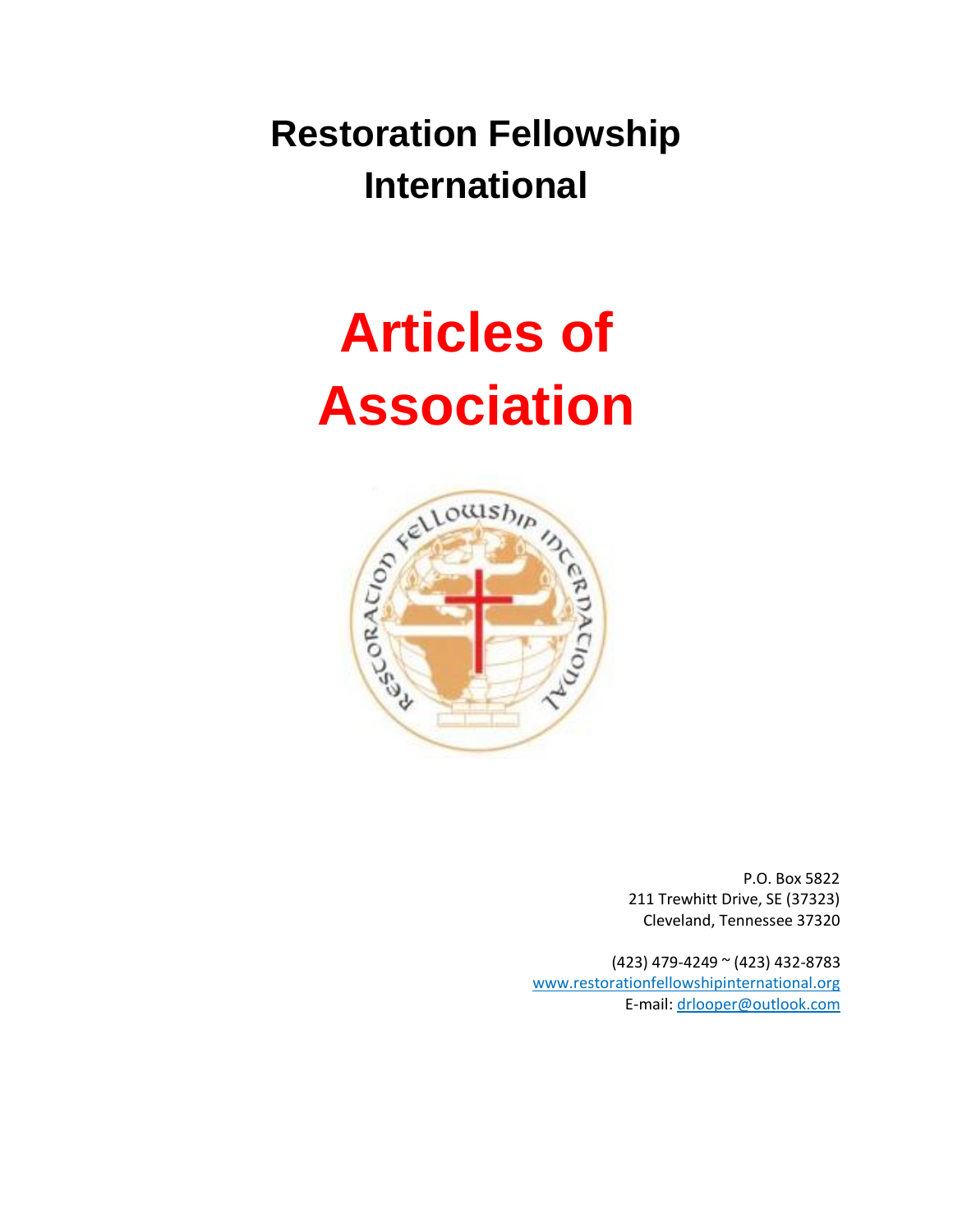### **ARTICLES OF ASSOCIATION STATEMENT OF PURPOSE AND CONSTITUTIONAL ORDER FOR RESTORATION FELLOWSHIP INTERNATIONAL**

#### **I. PURPOSE OF RFI**

The renewed interest throughout the body of Christ to rediscover and restore its Biblical heritage, especially the first century roots and foundations in Christ, the apostles and the earliest believers for faith, fellowship and practice has prompted Restoration Fellowship International (RFI) to establish a trans-denominational association of ministries and congregations to assist in bringing people together for meaningful fellowship, dialogue and cooperation without the restrictions of traditional denominational structure.

In essence, RFI provides an umbrella, or forum, for ministers and congregations to be plugged in and networked together for mutual promotion, support and celebration without surrendering creativity, latitude and autonomy within ministries and congregations. We believe this model is closer to the first century New Testament order for Christian community than many of our modern ecclesiastical orders.

It is the practice of RFI to maintain a network of ministries, individuals and congregations who share a common interest in promoting the advancement of the body of Christ and the revelation of Jesus Christ in the earth. This is achieved through mutual respect and celebration of the myriads of ministries and callings within the body of Christ.

It is also the practice of RFI, not only to serve each other, but also to hold each other mutually accountable to the moral and ethical teachings of Christ, both in belief and daily lifestyle. The Judeo-Christian ethic is more than a belief system it is a way of life.

The central emphasis of RFI is found in its name "restoration." We believe that this is the watchword for our generation. Jude admonishes us to "earnestly contend for the faith once delivered to the saints" (Jude 3).

Our Vision Statement is three-dimensional. We seek to assist the body of Christ in:

- 1. Restoring the individual through the Gospel of Christ and to growth in Christ.
- 2. Restoring and building godly homes and marriages through the Biblical model.
- 3. Restoring, practicing and celebrating, in New Testament order, the Judeo-Christian Faith of the Bible, through praise, worship and service.

#### **II. GOVERNMENTAL ORDER & DIRECTORS OF RFI**

- A. The leadership of RFI includes
	- Executive Director/President
	- Executive Assistant Director/Vice President
	- Board of Directors & Board of Advisors
	- **Secretary**
	- **Treasurer**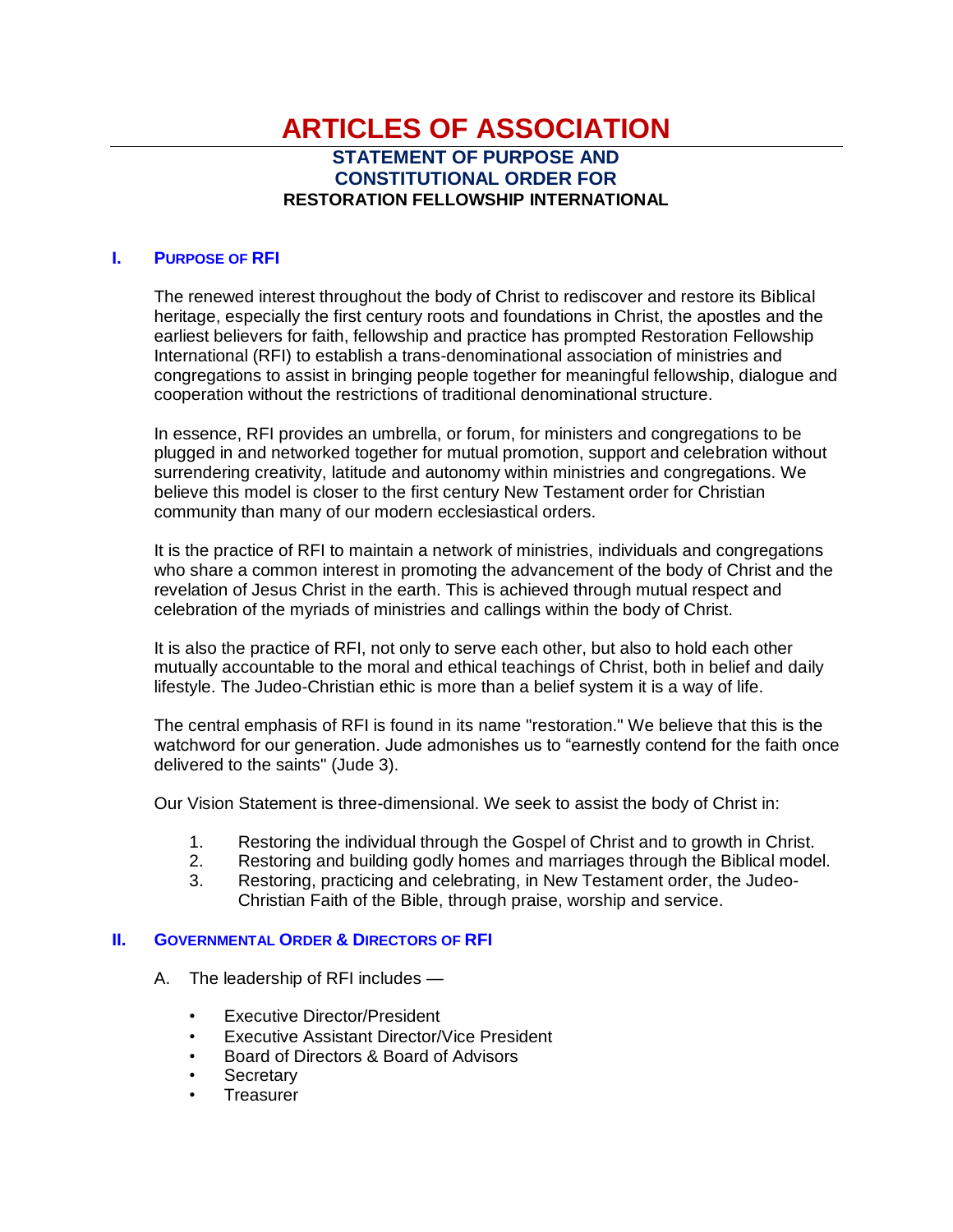- The appointment or election of directors and officers is by nomination and a majority vote of no less than one-half of the Directors present. Directors and officers are either reconfirmed or changed on a biennial service basis.
- The Board of Directors & Advisors meet in business sessions semi-annually and annually. (Interim meetings are optional at the discretion of the Executive Director and upon the availability of the Board of Directors.)
- A quorum of one half of the Directors must be present at all meetings in order for new business, or the updating of the operations of RFI, to be officially acted on.
- The rule or process of decision making shall be by majority agreement whenever unanimous consensus is not possible, at both the Board meeting and general meeting levels. Unanimous consensus is always the biblical goal of all meetings and endeavors.
- RFI annually establishes national, international, regional and local conferences, yeshivas and events for the fellowship, promotion and enhancement of RFI, and for all of its associating ministries and congregations who may wish to participate.
- An annual financial statement and/or audit report will be submitted by the offices of RFI to all its associates, upon request.
- C. Programs and Enhancement Opportunities
	- Periodic programs or events for the enhancement of ministers and ministries will be offered through RFI.
	- RFI also serves as an informational resource for continuing educational opportunities available to ministers and churches within the body of Christ. RFI supports and recommends Biblical Life College & Seminary and The Timothy Program International for directed study and degree opportunities.

#### **III. STATEMENT OF PURPOSE BETWEEN RFI AND ASSOCIATING MINISTRY:**

| Restoration Fellowship International and            | share a |
|-----------------------------------------------------|---------|
| mutual interest in the promotion and development of |         |
| with a view in mind of promoting the                |         |

\_\_\_\_\_\_\_\_\_\_\_\_\_\_\_\_\_\_\_\_\_\_\_\_\_\_\_\_\_\_ wishes to operate in conjunction with Restoration

Fellowship International, with offices in Cleveland, Tennessee, within the limitations of this agreement.

#### **IV. STATEMENT OF FAITH AND CENTRAL THEOLOGY**

Restoration Fellowship International and \_\_\_\_\_\_\_\_\_\_\_\_\_\_\_\_\_\_\_\_\_\_\_\_\_\_\_\_\_\_\_\_ agree

on the following doctrines of central theology:

- 1. The existence of one God (Yahweh or Jehovah) God the Father, Go the Son, and God the Holy Spirit.
- 2. The inherent deity, eternal pre-existence, miraculous conception, virgin birth, total humanity, sinless life, atoning death, glorious resurrection, and ascension of Jesus Christ (Messiah Yeshua).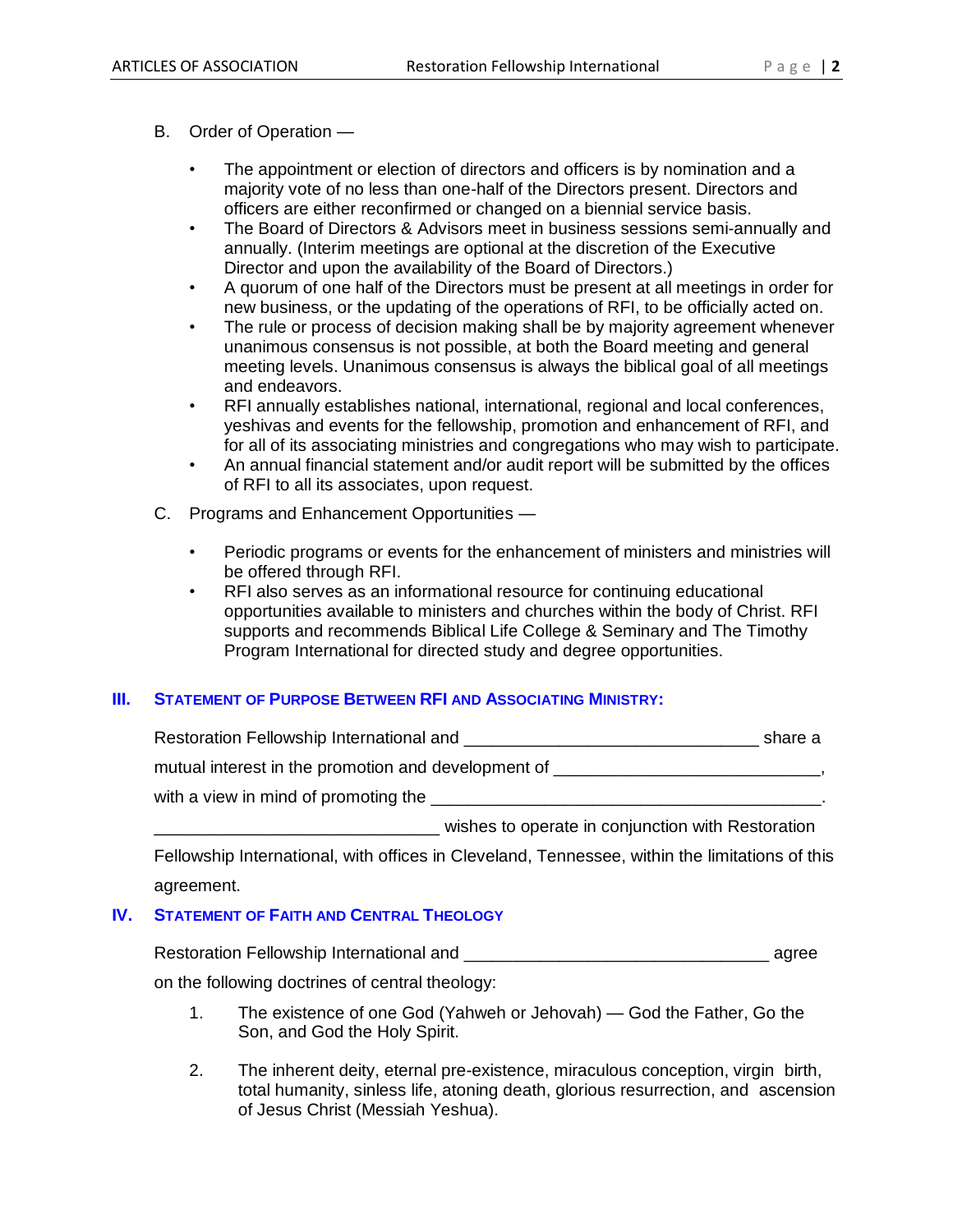- 3. The infallible authority of the whole Bible as the inspired Word of God for faith and instruction in righteousness.
- 4. The establishment of doctrine for faith, practice, government and discipline on the New Testament.
- 5. The Gospel of the Kingdom as the Gospel of the Bible preached from both the Old and New Testaments.
- 6. Justification by faith alone in the atoning death and resurrection of Jesus Christ as the only means of personal righteousness.
- 7. Water baptism as an outward sign of inward grace. (The ceremonial formula or means of baptism — emersion, sprinkling or effusion — is based upon the convictions of each associating ministry or congregation).
- 8. In celebration of Holy Communion (the Lord's Supper). (The ceremonial formula and means of communion celebration — either closed or open communion — is based upon the convictions of the associating ministry or congregation.)
- 9. The inherent brotherhood of the Christian community through the grace covenant of Jesus Christ.
- 10. The prophetic restoration of the church, the body of Christ, throughout the world in preparation for the second advent of Jesus Christ her Lord.
- 11. The prophetic restoration and salvation of the Jewish people and the nation of Israel in the last times.
- 12. The pre-millennial second coming of Jesus Christ to establish the kingdom of God.
- 13. The resurrection of the dead to give immortality to both the dead and the living saints at Christ's appearing.

#### **V. PRIVILEGES AND SERVICES**

Restoration Fellowship International agrees to provide the following privileges and services to **with the services** of  $\mathcal{L}$ 

- 1. Formal recognition under the 501(c)(3) designation and umbrella of the RFI association, upon proper application and approval.
- 2. Licensing and/or ordination of all associating ministers. (Licenses are renewable biennially). The association acknowledges all of the New Testament gifts of ministry, and functionary offices of service in the body of Christ.
- 3. Opportunities to share ministry news and information through the official media sites, links and services of the association.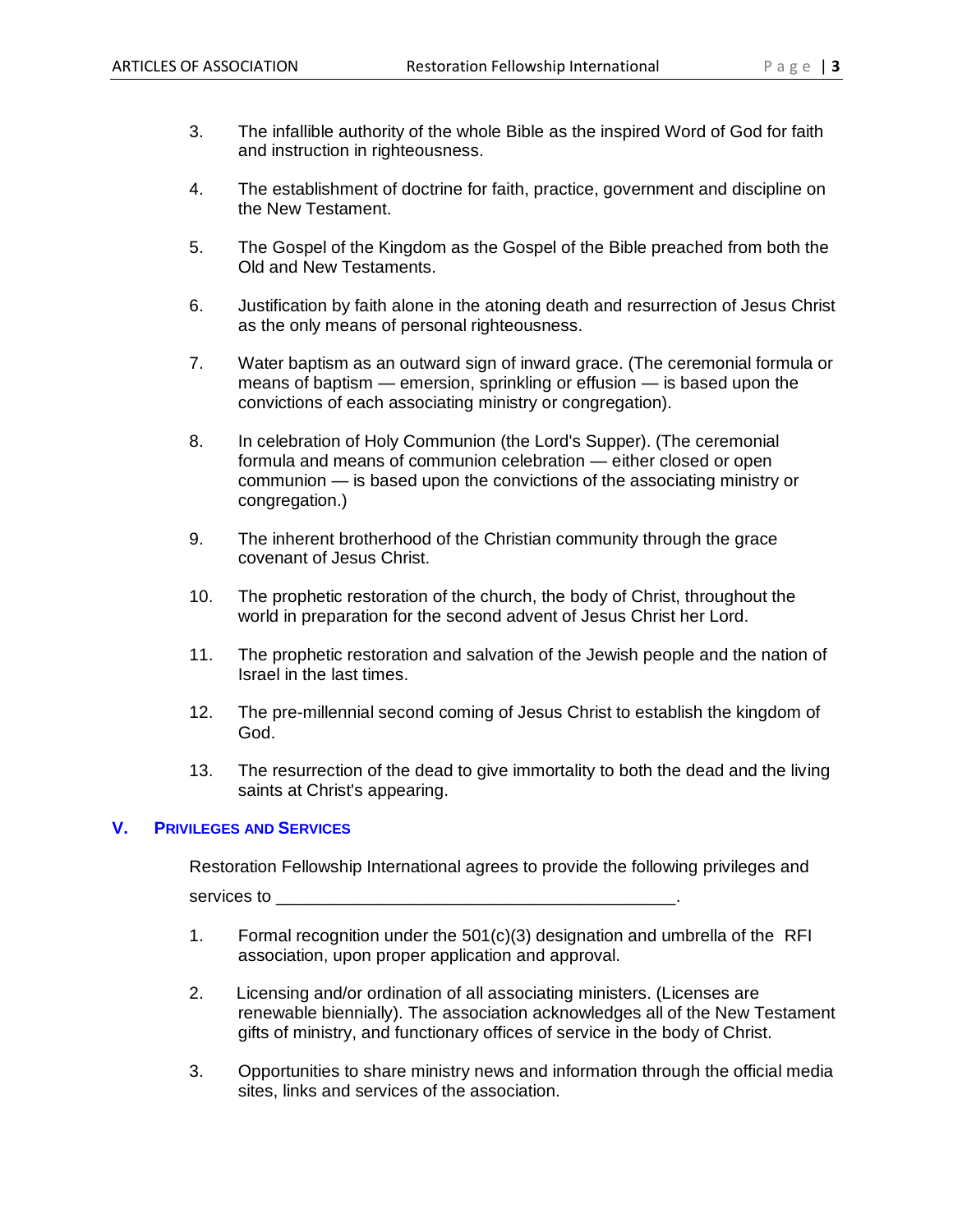- 4. Representation by RFI Directors at special events as requested by the associating ministry or congregation.
- 5. Access to participate in the annual convocations and events of RFI for meaningful fellowship, enhancement opportunities, and for networking an promotional purposes.
- 6. Advice and/or assistance with congregational or ministerial matters when requested by associates.
- 7. Access to the Presbytery services of RFI for spiritual advice, Godly counsel and for restoration ministry, upon request from associating minister, ministry or congregation.
- 8. Access to the semi-annual and annual Board of Directors & Advisors Meetings for input, upon request from associates.
- 9. Opportunity to participate annually in home and foreign mission's projects and in other events promoted through RFI. Participation in and monetary contributions are based upon the willful choice and viewed merit of said projects or events by each minister, ministry and/or congregational associates.

#### **VI. FISCAL RESPONSIBILITIES OF ASSOCIATING MINISTRY**

Associating minister, ministry or congregation agrees to submit the following to Restoration Fellowship International —

- 1. The biennial association fee/offering for all associating congregations and/or ministries coming under RFI's 501(c)(3) fiscal umbrella. The biennial association fee is \$400 per congregation or associating ministry. (Any adjusted amounts or exemptions are determined by the Executive Director and Board of Directors on a case by case basis.)
- 2. A biennial ministerial licensing fee of \$100 per minister. (Any adjusted amounts or exemptions are determined by the Executive Director and Board of Directors on a case by case basis.)
- 3. Proof of incorporation by each associating congregation or ministry within their respective state or nation, including a copy of the charter which has been filed with the Secretary of State (where applicable).
- 4. Proof of an Internal Revenue Service tax identification number or special status (where applicable).
- 5. Agreement to comply with the tax exemption provisions imposed by the Internal Revenue Code Section 501(C)(3) (where applicable). United States associating congregations and ministries (who do not have their own IRS designation), have the opportunity to come under the umbrella of RFI's 501(C)(3) designation (as defined above).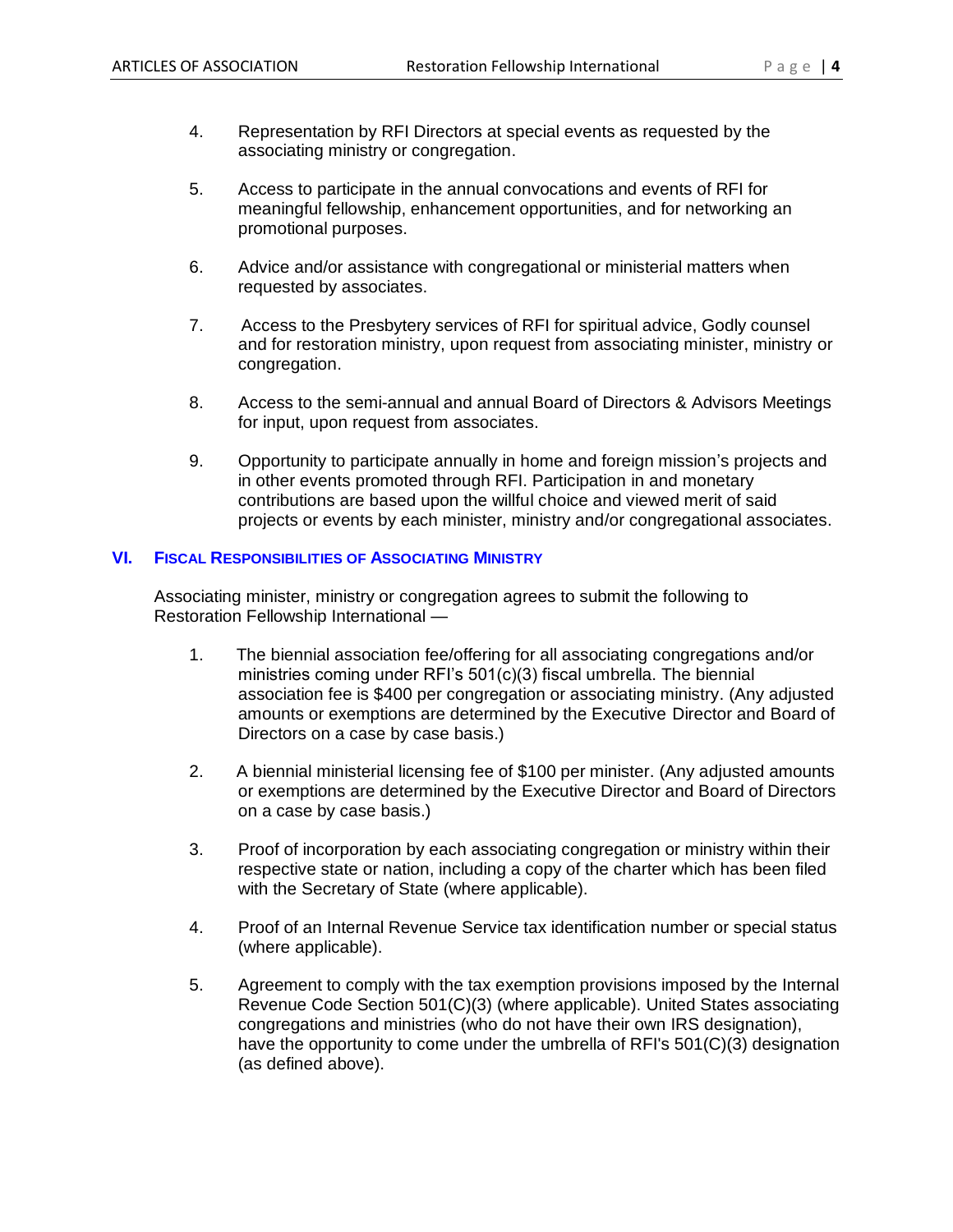6. Each congregation or ministry who serves under the RFI fiscal umbrella agrees to submit an annual financial report or statement to the RFI offices as required by the IRS and the RFI association.

#### **VII. FISCAL RESPONSIBILITIES OF RFI**

Restoration Fellowship International agrees to the following —

- 1. To maintain a proper financial system of operation as prescribed and monitored by the IRS and the RFI Board of Directors & Advisors.
- 2. To provide all associating ministries and congregational an annual financial report of the fiscal operations of RFI, upon request.

#### **VIII. GOVERNMENTAL RIGHTS OF ASSOCIATING MINISTRY**

\_\_\_\_\_\_\_\_\_\_\_\_\_\_\_\_\_\_\_\_\_\_\_\_\_\_\_\_\_\_\_\_\_\_\_\_\_\_\_, shall be autonomous, both in leadership ministries and in ownership of real and personal properties. RFI shall provide advice in times of transition in leadership or in matters of disciplinary counsel or mediation, when and if requested by \_\_\_\_\_\_\_\_\_\_\_\_\_\_\_\_\_\_\_\_\_\_\_\_\_\_\_\_\_\_\_\_\_\_\_\_\_\_\_\_\_\_\_\_\_\_\_\_\_\_\_\_\_.

#### **IX. ARTICLES OF ASSOCIATION AND MUTUAL AGREEMENT**

#### **Coordination of Association Agreements –**

All interaction of this agreement of association between

and RFI, shall be coordinated under the auspices of the office of Restoration Fellowship International in Cleveland, Tennessee and the above stated associating ministry or congregation.

#### **X. TERMINATION OF ASSOCIATION AGREEMENT**

These Articles of Association may be terminated by either party with a thirty-day advance written notice of intention to terminate to either party.

\_\_\_\_\_\_\_\_\_\_\_\_\_\_\_\_\_\_\_\_\_\_\_\_\_\_\_\_\_\_\_\_\_\_\_\_\_\_\_\_\_\_\_\_\_\_\_\_\_\_\_\_\_\_\_\_\_\_\_\_\_\_\_\_\_\_\_\_\_\_\_\_ \_\_\_\_\_\_\_\_\_\_\_\_\_\_\_\_\_\_\_\_\_\_\_\_\_\_\_\_\_\_\_\_\_\_\_\_\_\_\_\_\_\_\_\_\_\_\_\_\_\_\_\_\_\_\_\_\_\_\_\_\_\_\_\_\_\_\_\_\_\_\_\_ \_\_\_\_\_\_\_\_\_\_\_\_\_\_\_\_\_\_\_\_\_\_\_\_\_\_\_\_\_\_\_\_\_\_\_\_\_\_\_\_\_\_\_\_\_\_\_\_\_\_\_\_\_\_\_\_\_\_\_\_\_\_\_\_\_\_\_\_\_\_\_\_ \_\_\_\_\_\_\_\_\_\_\_\_\_\_\_\_\_\_\_\_\_\_\_\_\_\_\_\_\_\_\_\_\_\_\_\_\_\_\_\_\_\_\_\_\_\_\_\_\_\_\_\_\_\_\_\_\_\_\_\_\_\_\_\_\_\_\_\_\_\_\_\_ \_\_\_\_\_\_\_\_\_\_\_\_\_\_\_\_\_\_\_\_\_\_\_\_\_\_\_\_\_\_\_\_\_\_\_\_\_\_\_\_\_\_\_\_\_\_\_\_\_\_\_\_\_\_\_\_\_\_\_\_\_\_\_\_\_\_\_\_\_\_\_\_ \_\_\_\_\_\_\_\_\_\_\_\_\_\_\_\_\_\_\_\_\_\_\_\_\_\_\_\_\_\_\_\_\_\_\_\_\_\_\_\_\_\_\_\_\_\_\_\_\_\_\_\_\_\_\_\_\_\_\_\_\_\_\_\_\_\_\_\_\_\_\_\_ \_\_\_\_\_\_\_\_\_\_\_\_\_\_\_\_\_\_\_\_\_\_\_\_\_\_\_\_\_\_\_\_\_\_\_\_\_\_\_\_\_\_\_\_\_\_\_\_\_\_\_\_\_\_\_\_\_\_\_\_\_\_\_\_\_\_\_\_\_\_\_\_

#### **XI. SPECIAL AGREEMENTS, EXEMPTIONS AND/OR ADDITIONS**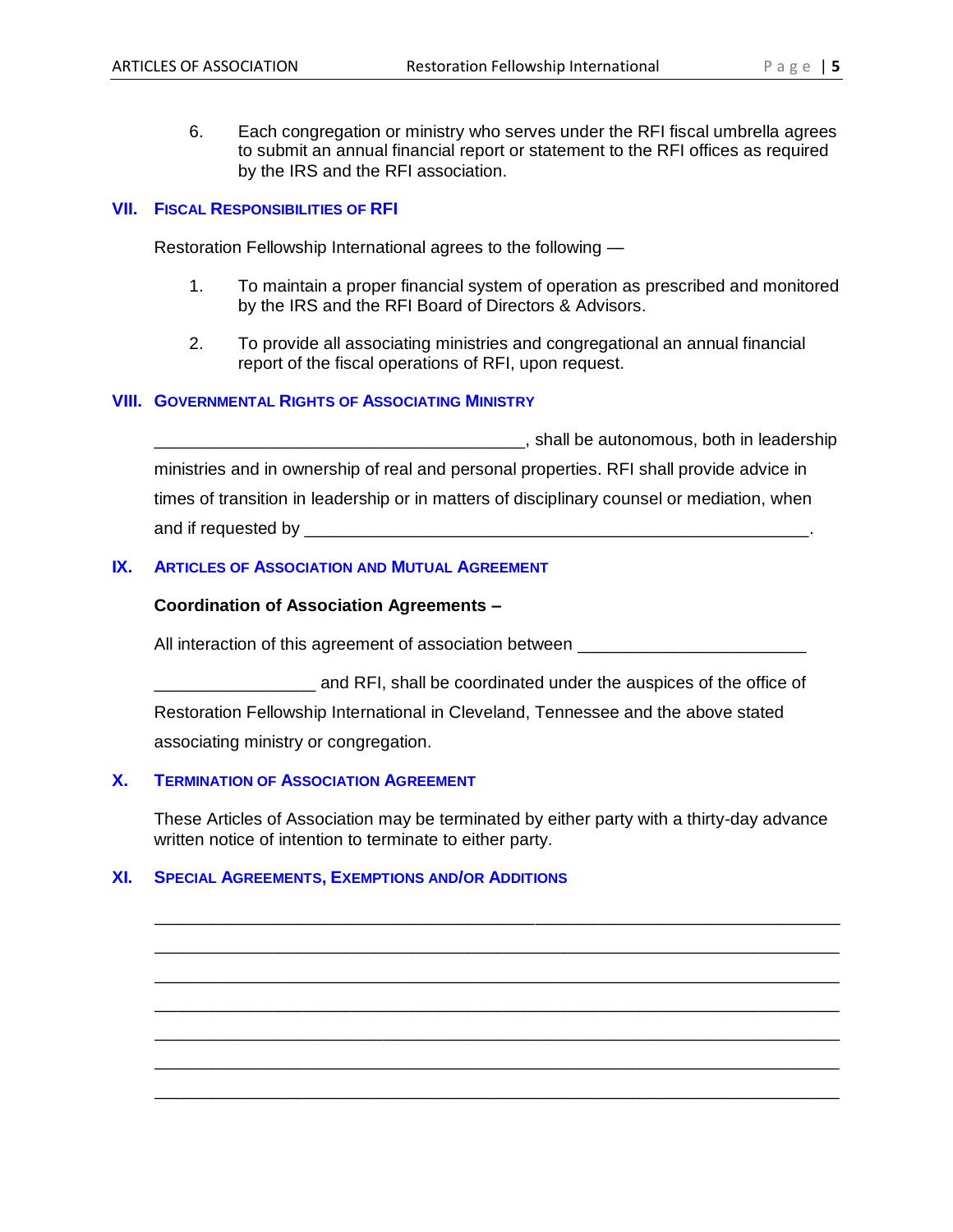## **XII. COVENANT OF MUTUAL SUPPORT** We, Restoration Fellowship International, and \_\_\_\_\_\_\_\_\_\_\_\_\_\_\_\_\_\_\_\_\_\_\_\_\_\_\_\_\_\_\_\_\_\_  $\_\_$ , do hereby covenant together to be mutually supportive of each other and to labor together within the terms of this agreement on this \_\_\_\_\_\_\_\_\_\_\_\_\_ day of \_\_\_\_\_\_\_\_\_\_\_\_\_\_\_\_\_\_\_\_\_, 20\_\_\_\_\_\_\_. **XIII. SUPPORTING INFORMATION/REFERENCES** Name of Associating Ministry: \_\_\_\_\_\_\_\_\_\_\_\_\_\_\_\_\_\_\_\_\_\_\_\_\_\_\_\_\_\_\_\_\_\_\_\_\_\_\_\_\_\_\_\_\_\_\_ Director/Pastor: \_\_\_\_\_\_\_\_\_\_\_\_\_\_\_\_\_\_\_\_\_\_\_\_\_\_\_\_\_\_\_\_\_\_\_\_\_\_\_\_\_\_\_\_\_\_\_\_\_\_\_\_\_\_\_\_\_\_ Mailing Address: **With a structure of the structure of the structure of the structure of the structure of the structure of the structure of the structure of the structure of the structure of the structure of the structure** City/State/Zip: \_\_\_\_\_\_\_\_\_\_\_\_\_\_\_\_\_\_\_\_\_\_\_\_\_\_\_\_\_\_\_\_\_\_\_\_\_\_\_\_\_\_\_\_\_\_\_\_\_\_\_\_\_\_\_\_\_\_\_ Telephone: \_\_\_\_\_\_\_\_\_\_\_\_\_\_\_\_\_\_\_\_\_\_\_\_\_\_ E-Mail Address: \_\_\_\_\_\_\_\_\_\_\_\_\_\_\_\_\_\_\_\_\_\_\_\_\_\_\_ **REFERENCES: (Three Professional References are Required on Each Application)** 1. Name:  $\blacksquare$ Street Address: **Example 2018**  City/State/Zip: \_\_\_\_\_\_\_\_\_\_\_\_\_\_\_\_\_\_\_\_\_\_\_\_\_\_\_\_\_\_\_\_\_\_\_\_\_\_\_\_\_\_\_\_\_\_\_\_\_\_\_\_\_\_\_\_\_ Country: \_\_\_\_\_\_\_\_\_\_\_\_\_\_\_\_\_\_\_ Telephone: \_\_\_\_\_\_\_\_\_\_\_\_\_\_\_\_\_\_\_\_\_\_\_\_\_\_\_\_\_\_\_\_ Email Address: \_\_\_\_\_\_\_\_\_\_\_\_\_\_\_\_\_\_\_\_\_\_\_\_\_\_\_\_\_\_\_\_\_\_\_\_\_\_\_\_\_\_\_\_\_\_\_\_\_\_\_\_\_\_\_\_ 2. Name: \_\_\_\_\_\_\_\_\_\_\_\_\_\_\_\_\_\_\_\_\_\_\_\_\_\_\_\_\_\_\_\_\_\_\_\_\_\_\_\_\_\_\_\_\_\_\_\_\_\_\_\_\_\_\_\_\_\_\_\_\_\_\_ Street Address: **Example 2018** City/State/Zip: **with the set of the set of the set of the set of the set of the set of the set of the set of the set of the set of the set of the set of the set of the set of the set of the set of the set of the set of th**  Country: \_\_\_\_\_\_\_\_\_\_\_\_\_\_\_\_\_\_\_ Telephone: \_\_\_\_\_\_\_\_\_\_\_\_\_\_\_\_\_\_\_\_\_\_\_\_\_\_\_\_\_\_\_\_ Email Address: 3. Name: \_\_\_\_\_\_\_\_\_\_\_\_\_\_\_\_\_\_\_\_\_\_\_\_\_\_\_\_\_\_\_\_\_\_\_\_\_\_\_\_\_\_\_\_\_\_\_\_\_\_\_\_\_\_\_\_\_\_\_\_\_\_\_ Street Address: \_\_\_\_\_\_\_\_\_\_\_\_\_\_\_\_\_\_\_\_\_\_\_\_\_\_\_\_\_\_\_\_\_\_\_\_\_\_\_\_\_\_\_\_\_\_\_\_\_\_\_\_\_\_\_\_ City/State/Zip: Country: \_\_\_\_\_\_\_\_\_\_\_\_\_\_\_\_\_\_\_ Telephone: \_\_\_\_\_\_\_\_\_\_\_\_\_\_\_\_\_\_\_\_\_\_\_\_\_\_\_\_\_\_\_\_ Email Address: \_\_\_\_\_\_\_\_\_\_\_\_\_\_\_\_\_\_\_\_\_\_\_\_\_\_\_\_\_\_\_\_\_\_\_\_\_\_\_\_\_\_\_\_\_\_\_\_\_\_\_\_\_\_\_\_